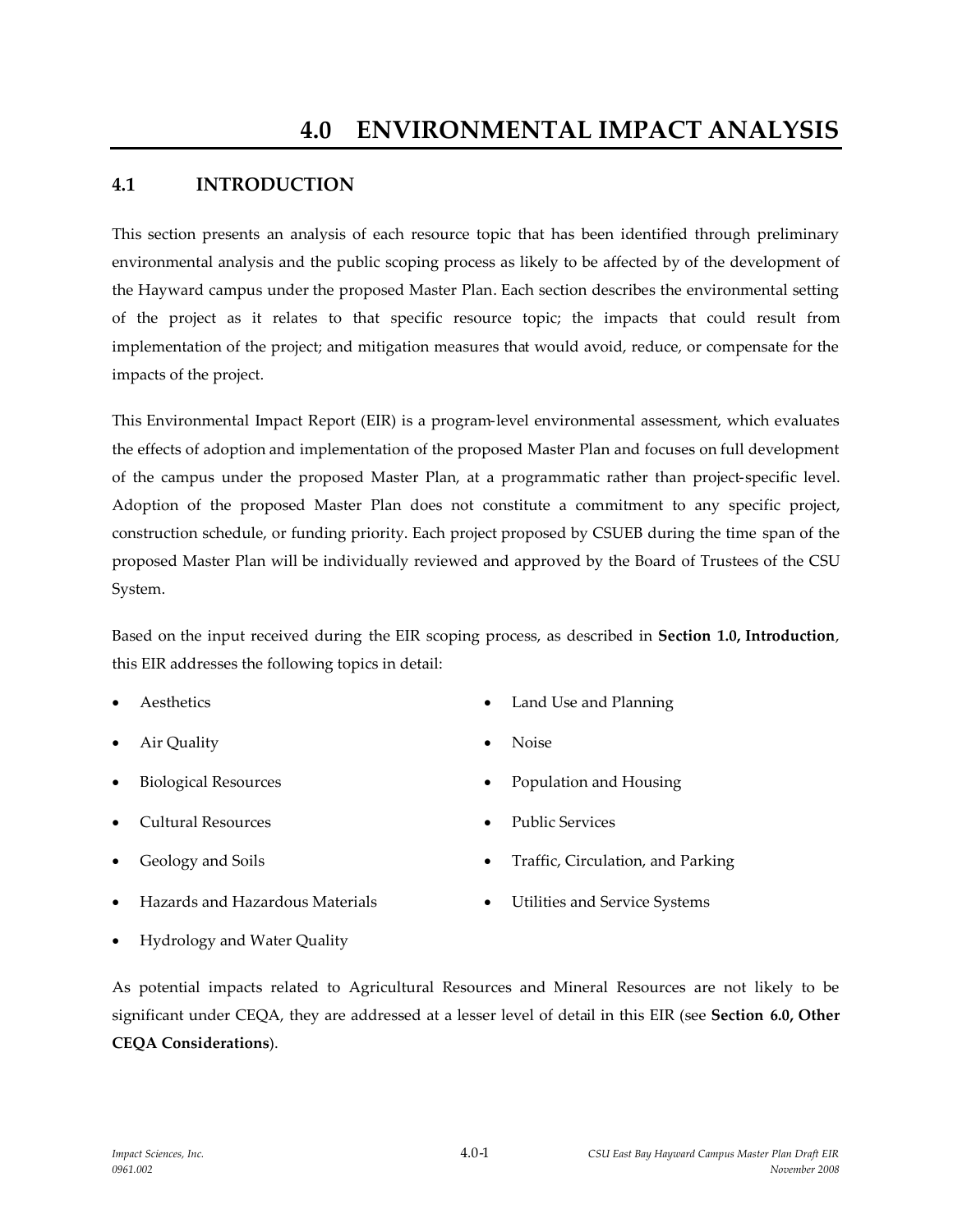# **4.2 LEVEL OF SIGNIFICANCE**

Under the California Environmental Quality Act (CEQA), a variety of terms are used to describe the levels of significance of adverse impacts. The definition of terms used in this EIR is presented below.

- **Significant and Unavoidable Impact.** An impact that exceeds the defined standards of significance and cannot be avoided or reduced to a less-than-significant level through implementation of feasible mitigation measures.
- **Significant Impact.** An impact that exceeds the defined standards of significance and that can be avoided or reduced to a less-than-significant level through implementation of feasible mitigation measures.
- **Potentially Significant Impact.** A significant impact that may ultimately be determined to be less than significant; the level of significance may be reduced through implementation of policies or guidelines (that are not required by statue or ordinance), or through further definition of the project detail in the future. Potentially significant impacts may also be impacts for which there is not enough information to draw a firm conclusion; however, for the purpose of this EIR, they are considered significant. Such impacts are equivalent to Significant Impacts and require the identification of feasible mitigation measures.
- Less Than Significant Impact. Impacts that are adverse but that do not exceed the specified standards of significance.
- **No Impact.** The project would not create an impact.

## **4.3 FORMAT OF RESOURCE TOPIC SECTIONS**

Each resource topic considered in this section of the EIR is addressed under six primary subsections: Introduction, Environmental Setting, Regulatory Setting, Project Impacts and Mitigation Measures, Cumulative Impacts and Mitigation Measures, and References. An overview of the information included in these sections is provided below.

## **4.3.1 Introduction**

The introduction section describes the topic to be analyzed and the contents of the analysis. It also provides the sources used to evaluate the potential impact of the project, and lists issues and concerns relative to the resource topic identified by the public and the agencies during the EIR scoping process.

## **4.3.2 Environmental Setting**

The environmental setting section for each resource topic provides a description of the applicable physical setting of the project area and its surroundings (e.g., existing land uses, existing soil conditions, existing traffic conditions). Because the proposed Master Plan is a long-term development plan for the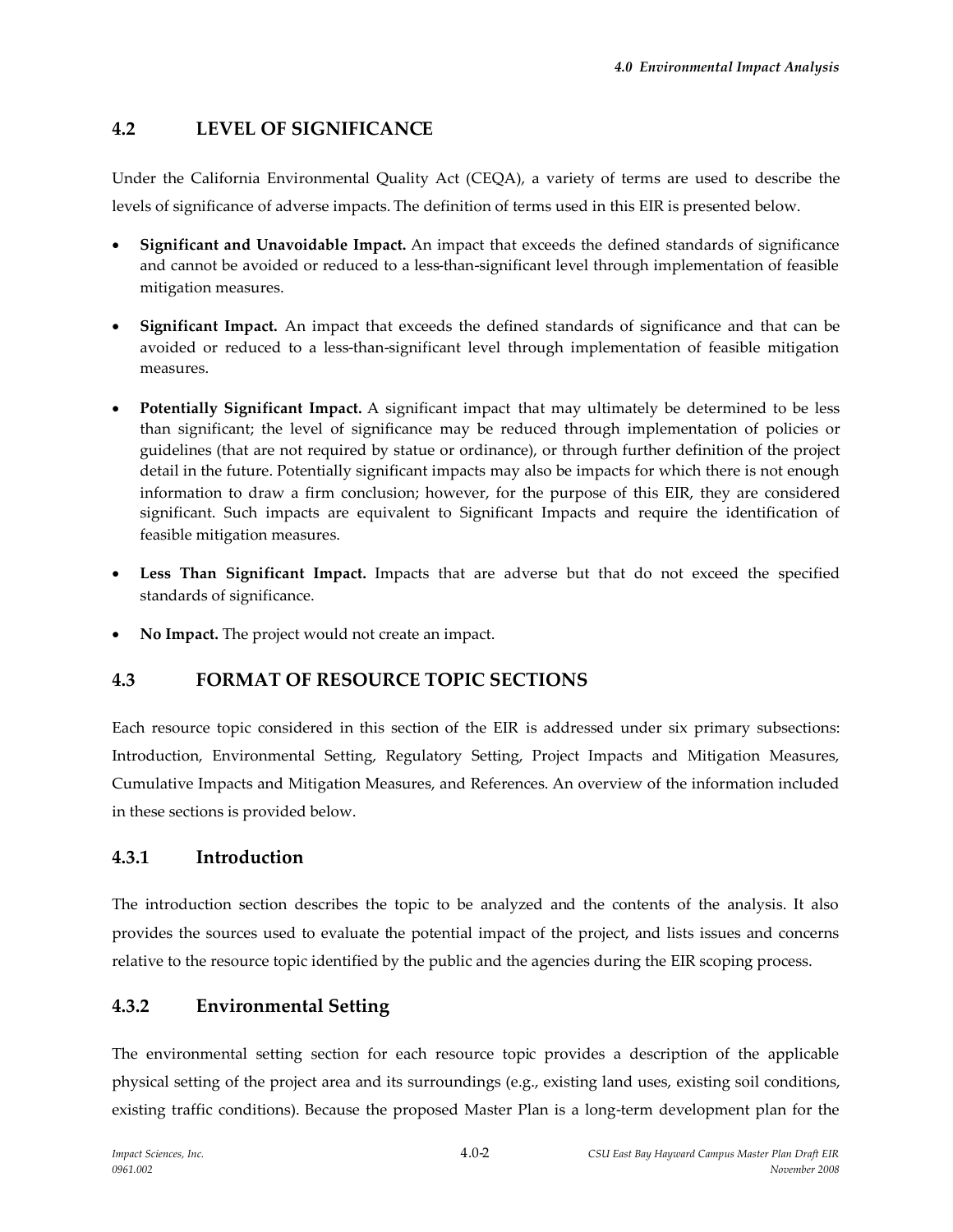Hayward campus and the full development of the campus under this plan would not occur until 2030 or even later, future no-project conditions are also projected for certain resource topics, such as traffic, in order to accurately evaluate the impacts of the proposed Master Plan.

#### **4.3.3 Regulatory Setting**

The overview of regulatory considerations for each resource topic is organized by agency, including applicable federal, state, regional, and local policies.

#### **4.3.4 ProjectImpacts and Mitigation Measures**

This subsection lists significance criteria that are used to evaluate impacts, followed by a discussion of the impacts that would result from implementation of the project. Impacts are numbered and shown in bold type, and the mitigation measures are numbered to correspond to the impact. Impacts and mitigation measures are numbered consecutively within each topic.

#### **4.3.5 Cumulative Impacts and Mitigation Measures**

The *State CEQA Guidelines* suggest that the analysis of cumulative impacts for each environmental factor can employ one of two methods to establish the effects of other past, current, and probable future projects. A lead agency may select a list of projects, including those outside the control of the agency, or, alternatively, a summary of projections. These projections may be from an adopted general plan or related planning document, or from a prior environmental document that has been adopted or certified, and these documents may describe or evaluate regional or area-wide conditions contributing to the cumulative impact. As the horizon year for the Master Plan is 2030, this EIR evaluates cumulative impacts using projections from the Alameda Countywide Travel Demand Model (ACTDM) and the City of Hayward General Plan. Cumulative impact analyses included in **Sections 4.2, Air Quality, 4.9, Noise, and 4.12, Traffic, Circulation, and Parking,** are based on the ACTDM. All other sections of this EIR include an analysis of cumulative impacts based upon the buildout of the City of Hayward General Plan.

The cumulative impacts discussion describes the cumulative impacts of the proposed Master Plan, and determines whether the Master Plan in combination with other foreseeable development would result in a significant cumulative impact, and, if so, whether the project's contribution to the significant cumulative impact would be cumulatively considerable.